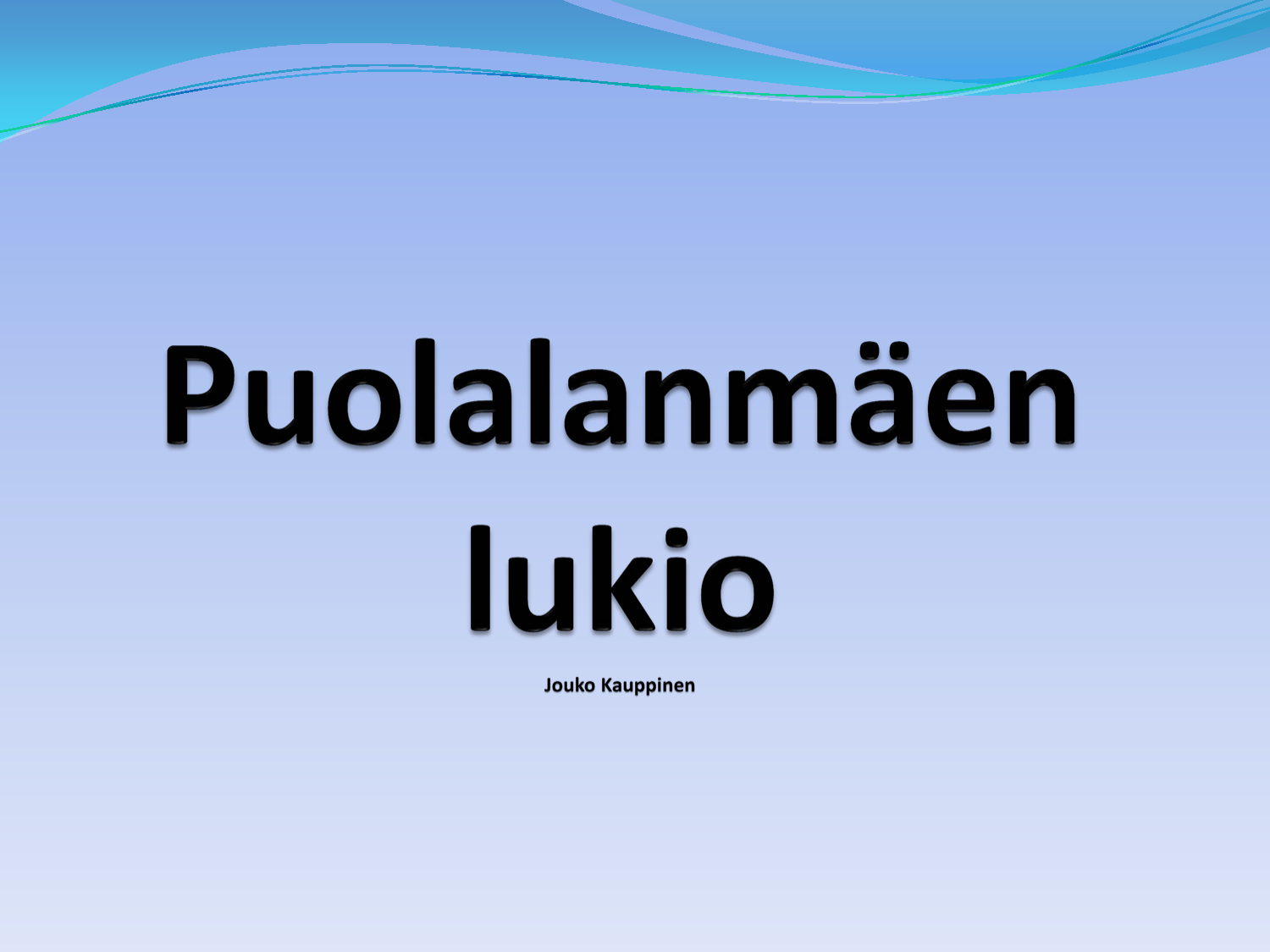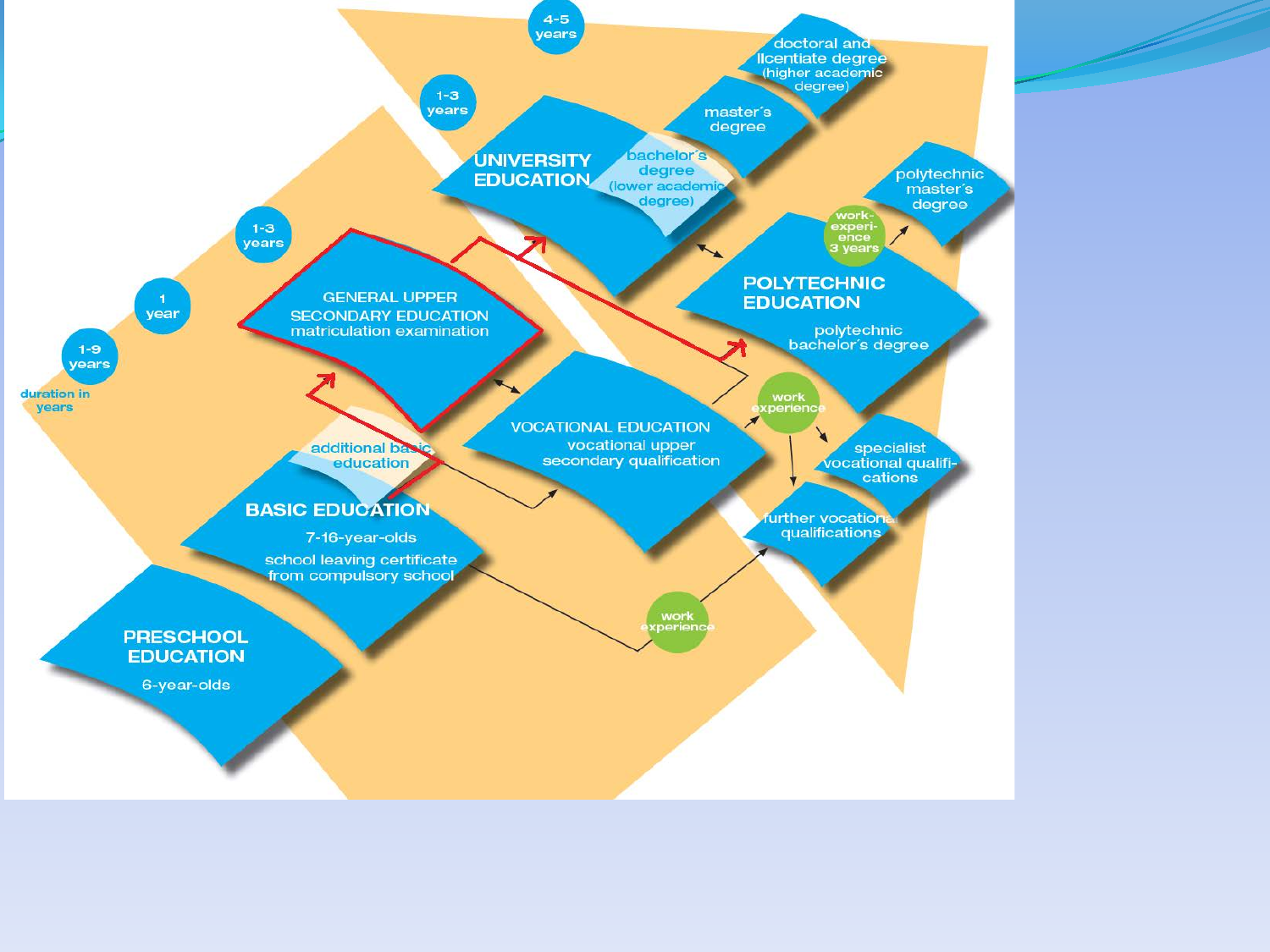## Upper Secondary Education (age 16-19)

#### **General upper secondary education**

- lukio, bachillerato, das Gymnasium, liceo
- General education that prepares students for the matriculation examination.
- Vocational upper secondary qualifications.
	- The principal objective of vocational programmes is vocational competence.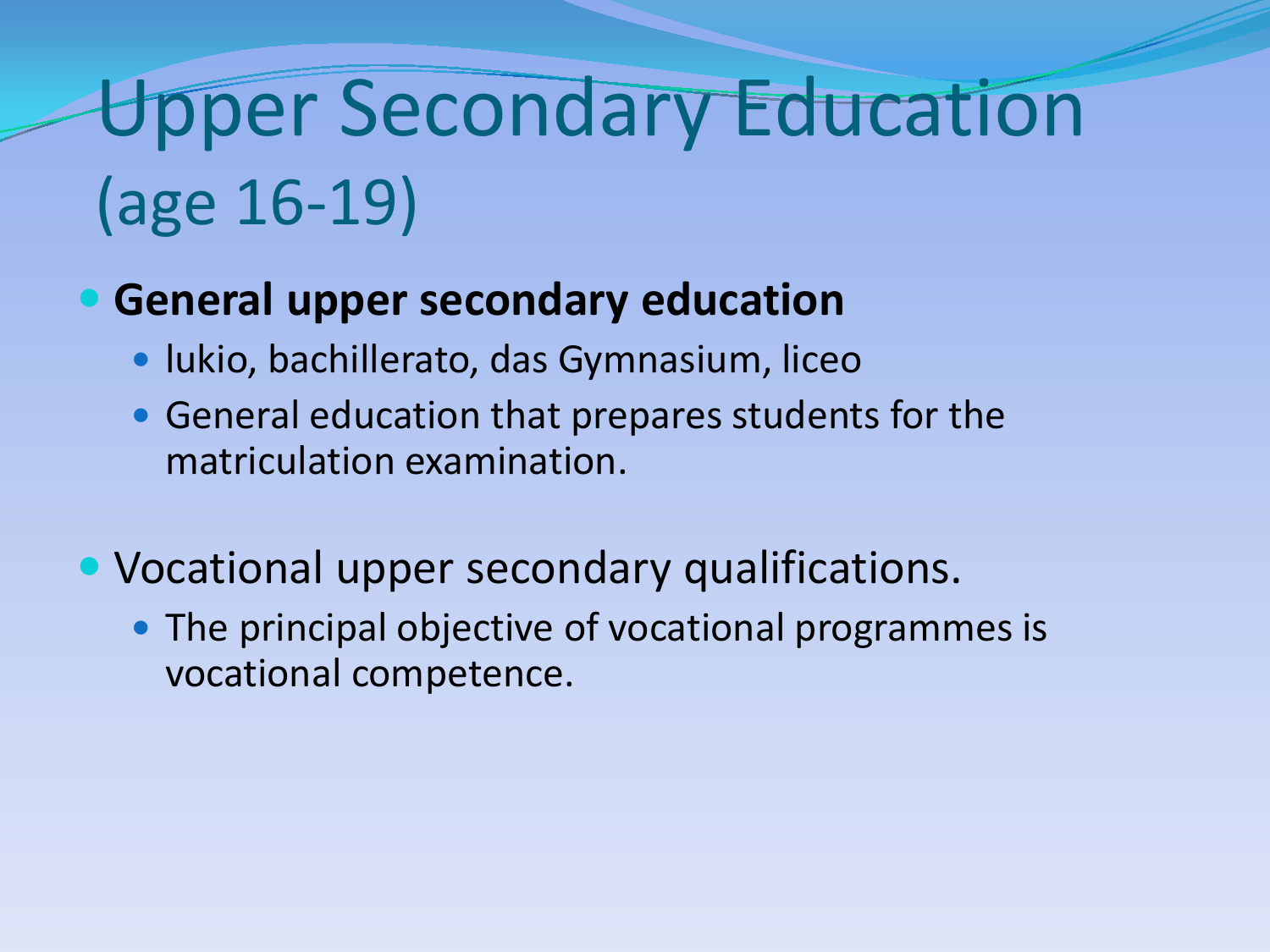## **General upper secondary school (lukio)**

- General upper secondary schools give general education to students aged about 16-19. They continue the basic education teaching task and provide eligibility for further studies at the higher level. The general upper secondary school ends in the matriculation examination which yields eligibility for all higher education studies.
- The school year is usually divided into five (or six) periods.
- A timetable is devised for each period, focusing on certain subjects
- The students' progress and the composition of teaching groups thus depends on the students' choice of courses.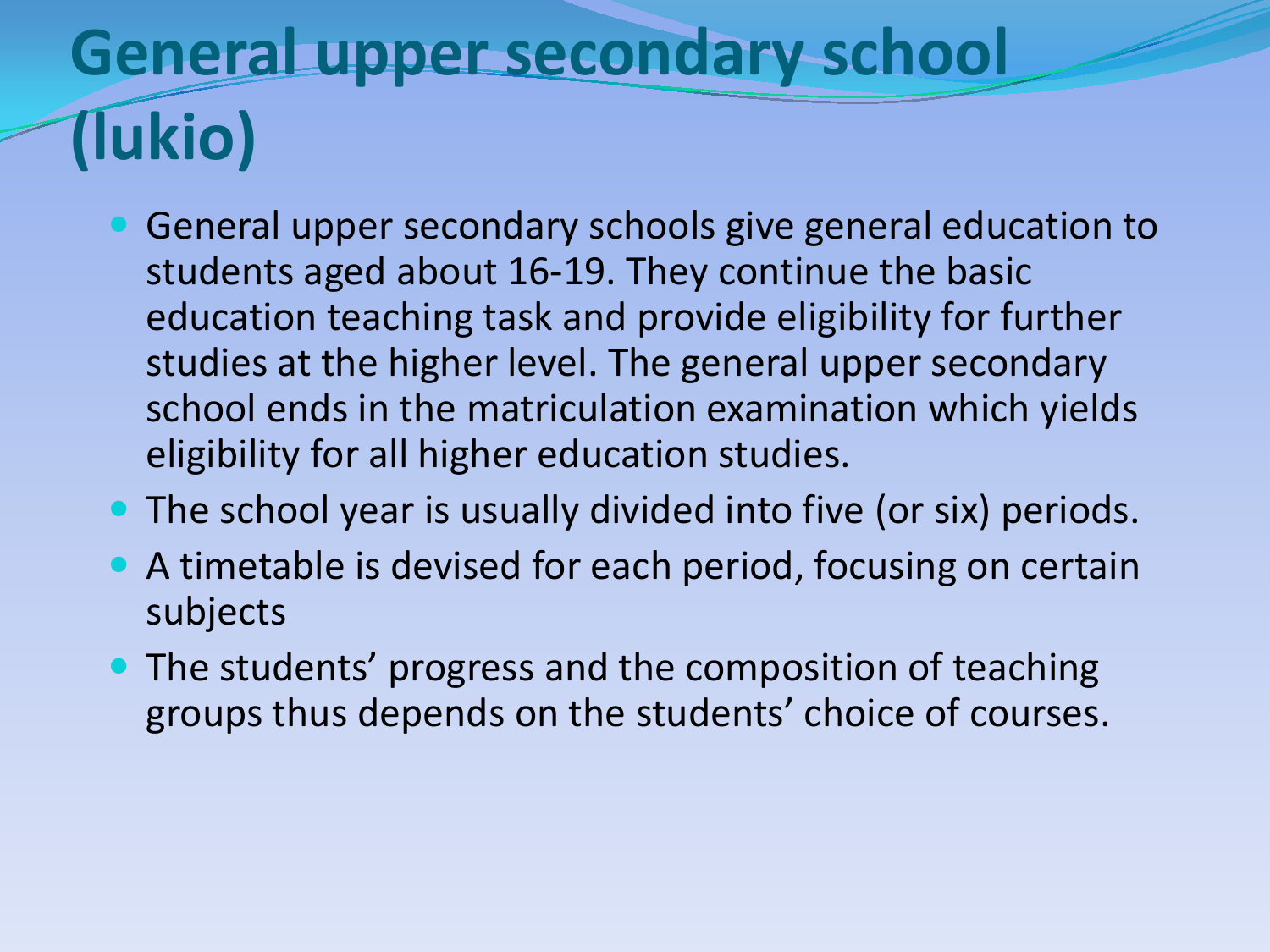## Subjects

- Mother tongue and literature (Finnish or Swedish) or finnish or swedish as second language
- The other national language (Swedish or Finnish
- **Foreign languages** 
	- English, Russian, French, German… (A-level)
	- *German, French, Russian, Spanish, Italy, Latin (C- or Dlevel)*
- Mathematics (advanced cource or basic course)
- Biology
- **Geography**
- Physics
- **Chemistry**
- Religion or Ethics
- Philosophy
- Psychology
- **History**
- **Social Studies**
- Music
- Art
- **Physical education**
- **Health education**
- Student counselling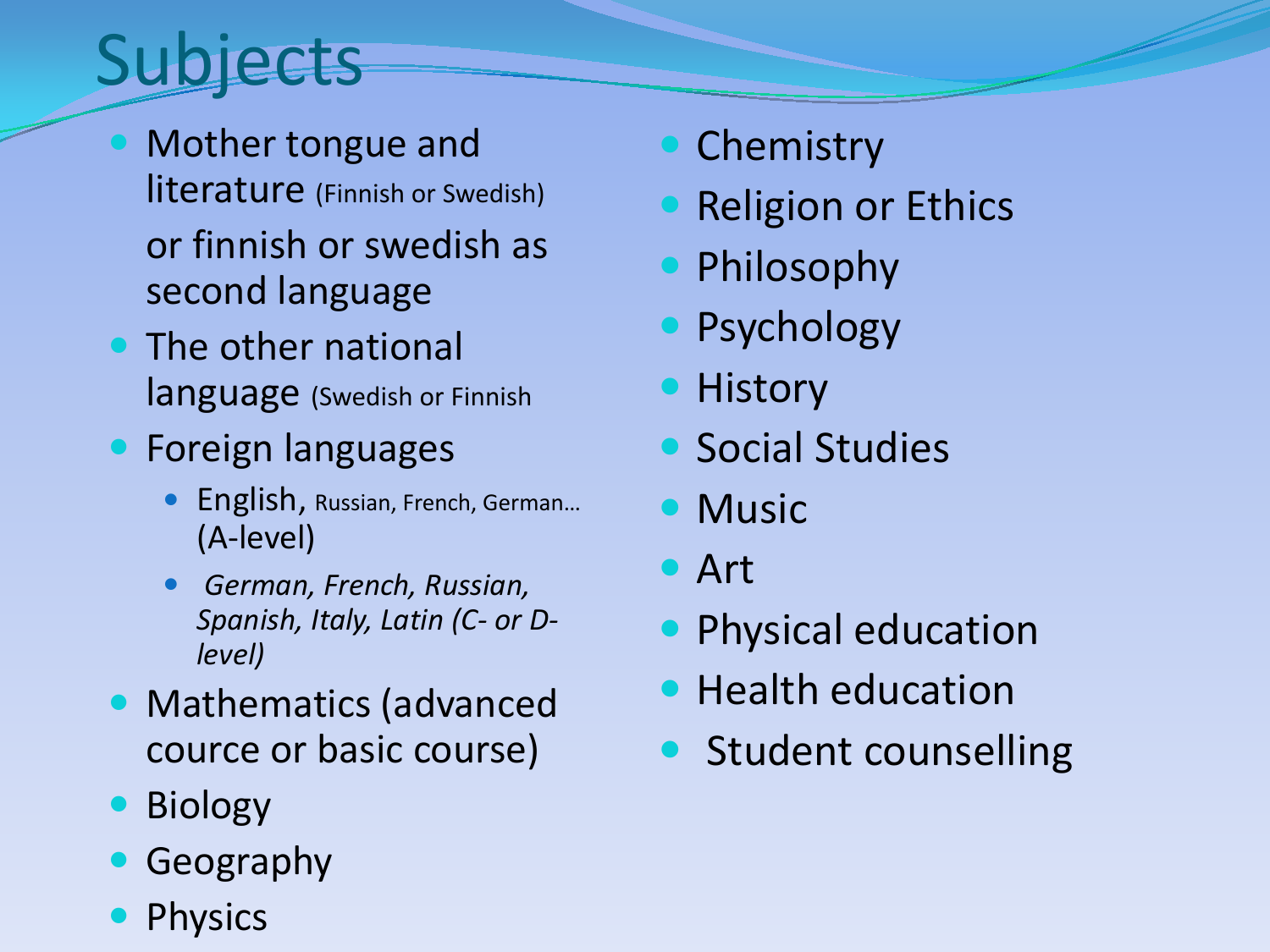#### Courses

- **The subjects has been divided into courses that** each consist of about **38 lessons**.
- One lesson is usually **75 minutes**.
- The upper secondary syllabus consists of a minimum of **75 courses**.
- There are compulsory, specialization, and applied courses.
- All students must complete the compulsory courses (47-51 courses)
- Schools must provide specialization courses for students to choose from.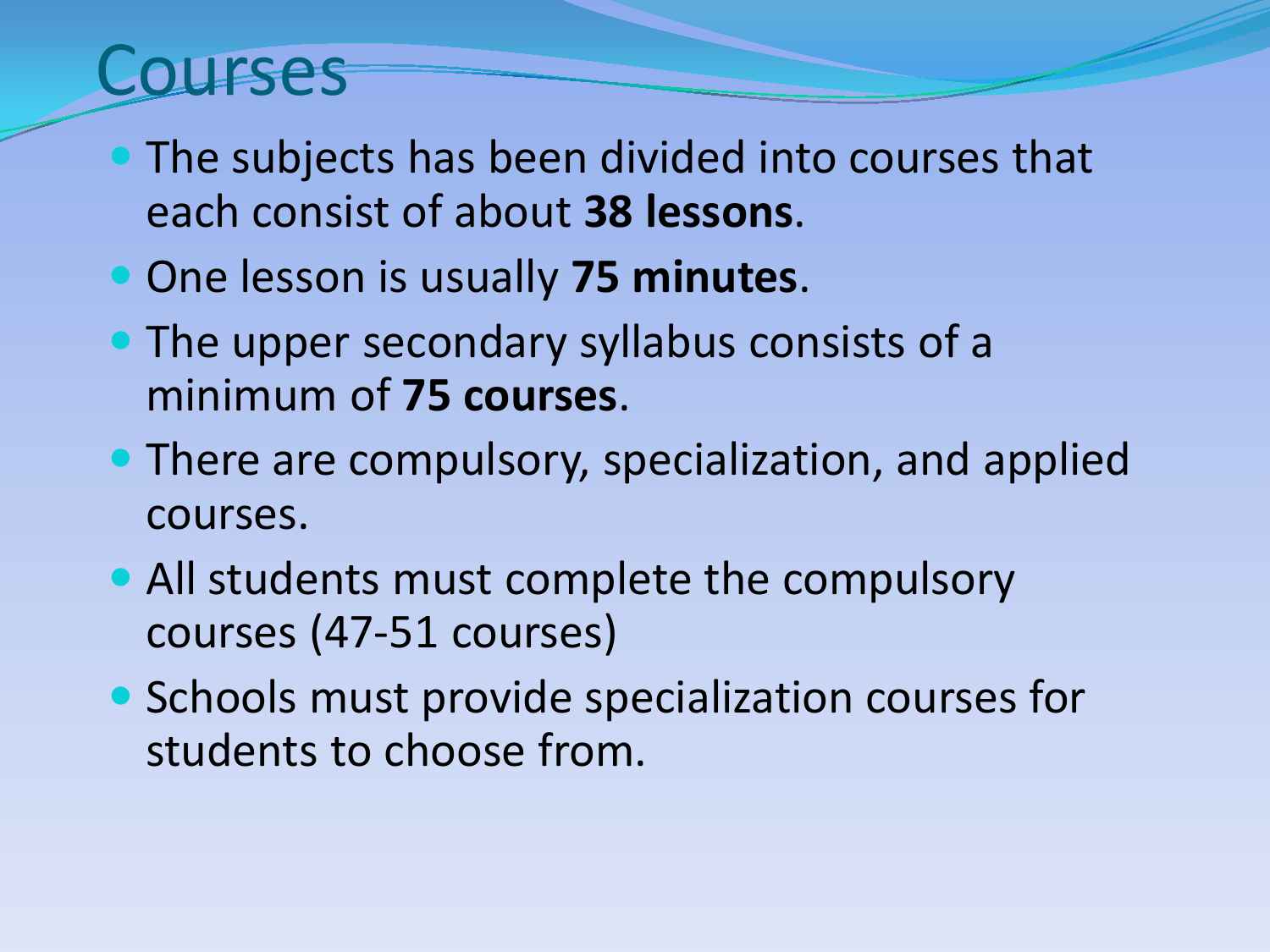#### The Matriculation examination

- The final examination in the end of the general upper secondary school.
- Is drawn up nationally.
- There is a centralized body to check its individual tests against uniform criteria.
- Consists of at least four tests.
	- Everyone must take the test in mother tongue.
	- Three other tests:
		- can be chosen among the second national language, one foreign language, mathematics, and sciences and humanities. …. (more in the next slide)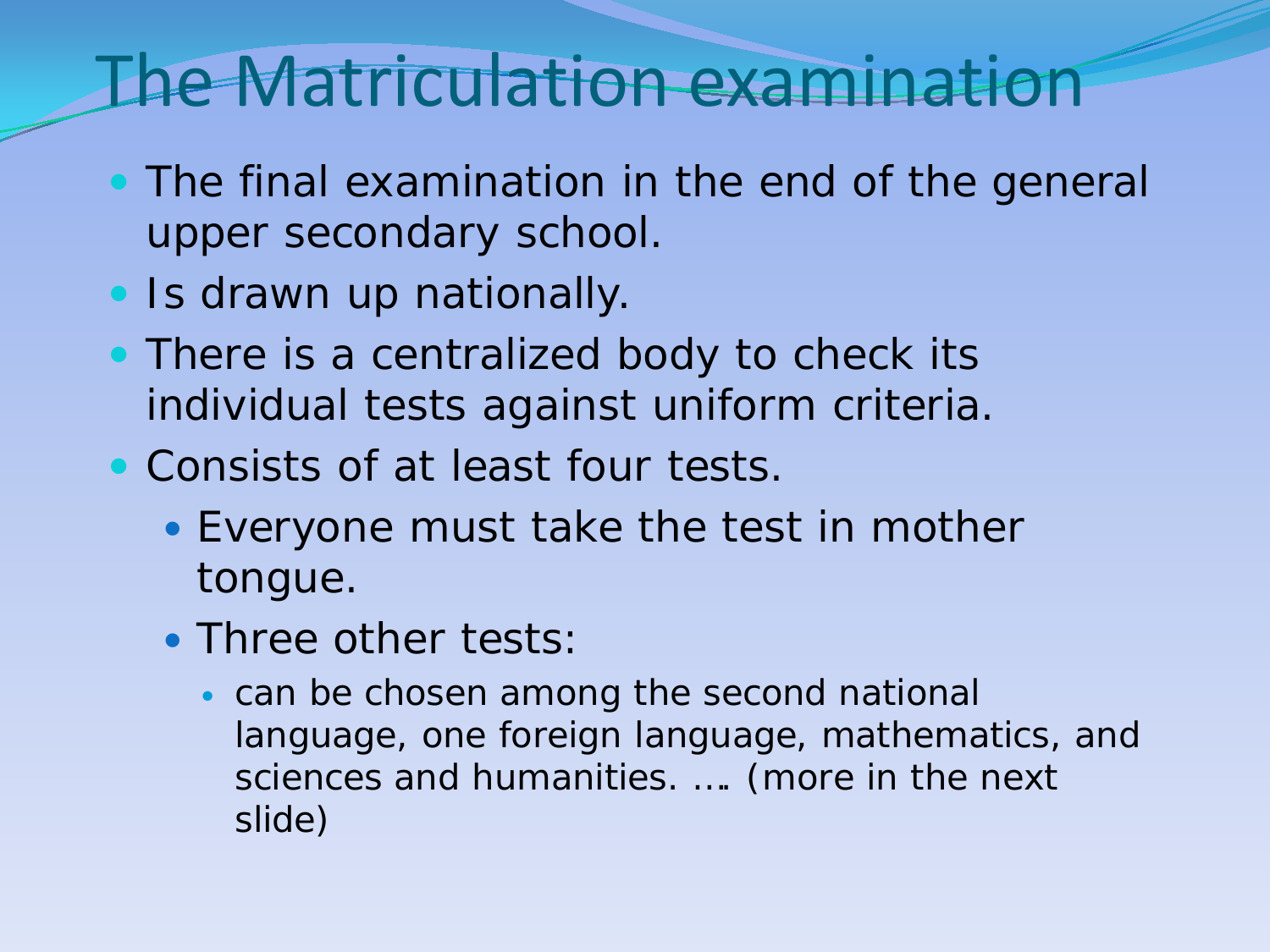The Matriculation examination (more)

- In addition to these, the candidates may take optional tests.
- The tests are arranged in spring and autumn.
- A candidate may complete the examination in one examination period or in parts during a maximum of three consecutive examination periods.
- More information from pages of ylioppilastutkinto.fi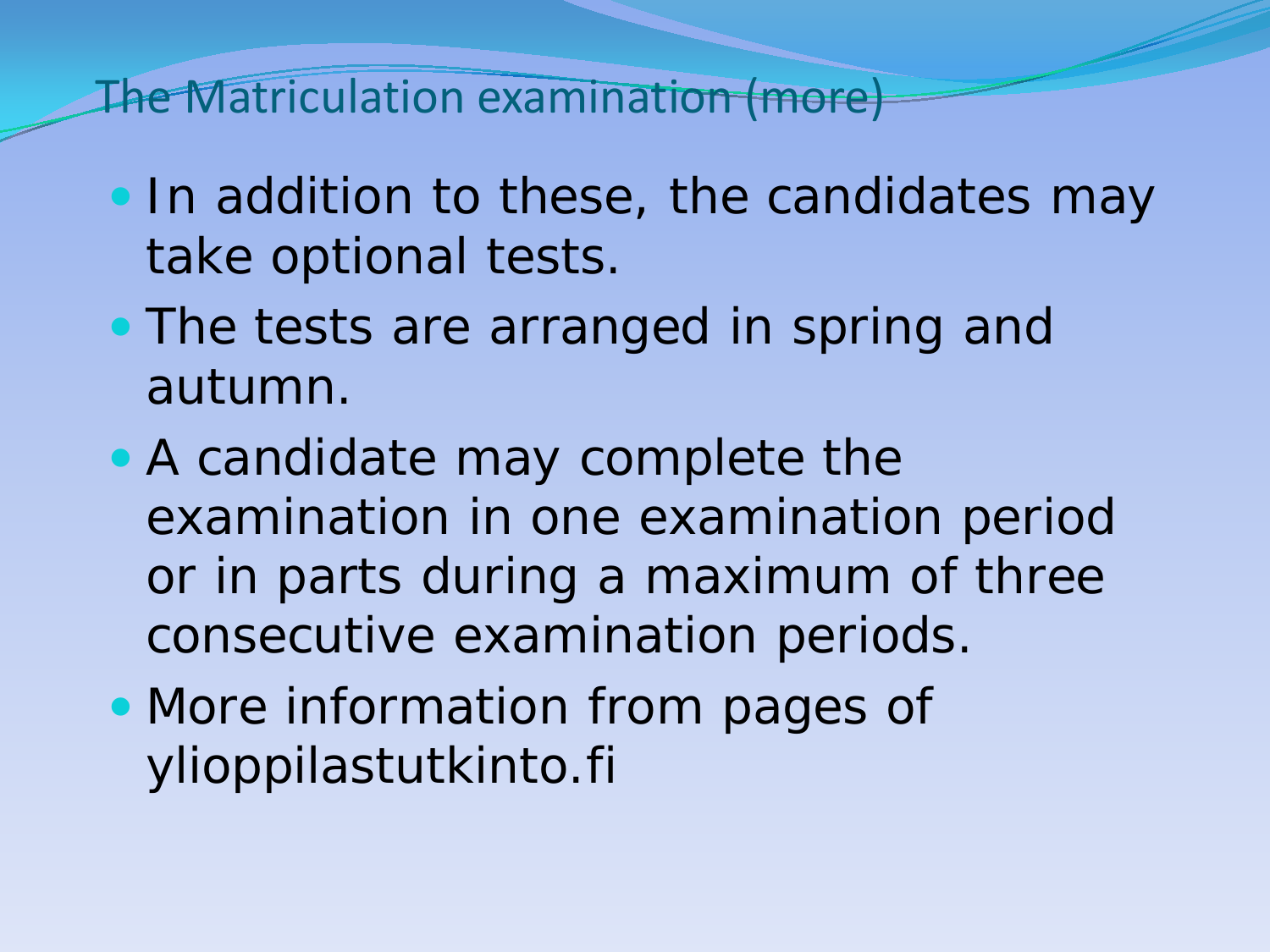## Puolalanmäen lukio

- Mother tongue and literature (Finnish )or finnish as second language
- The other national language (Swedish )
- **•** Foreign languages
	- A-level is usually English
	- *C- or D-level German, French, Russian, Spanish, Latin (old Greek)*
- Mathematics (advanced cource or basic course)
- Biology
- Geography
- Physics
- **Chemistry**
- Religion or Ethics
- Philosophy
- Psychology
- **History**
- **Social Studies**
- Music
- Art
- Physical education
- Health education
- Student counselling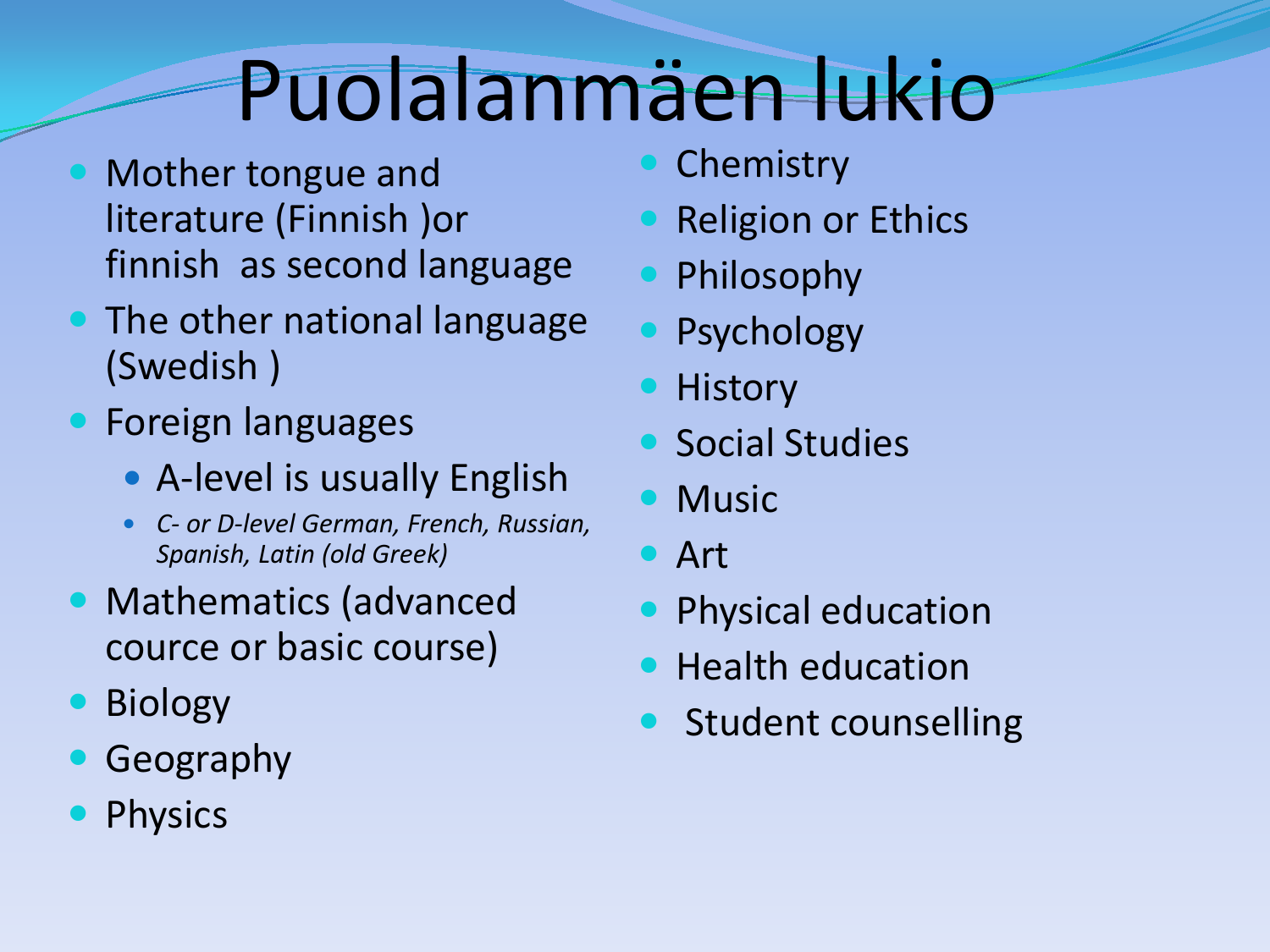## Puolalanmäen lukio

- 450 students
- 155 new students begins in August
	- 98 students : traditional lukio program
	- 57 students : music-program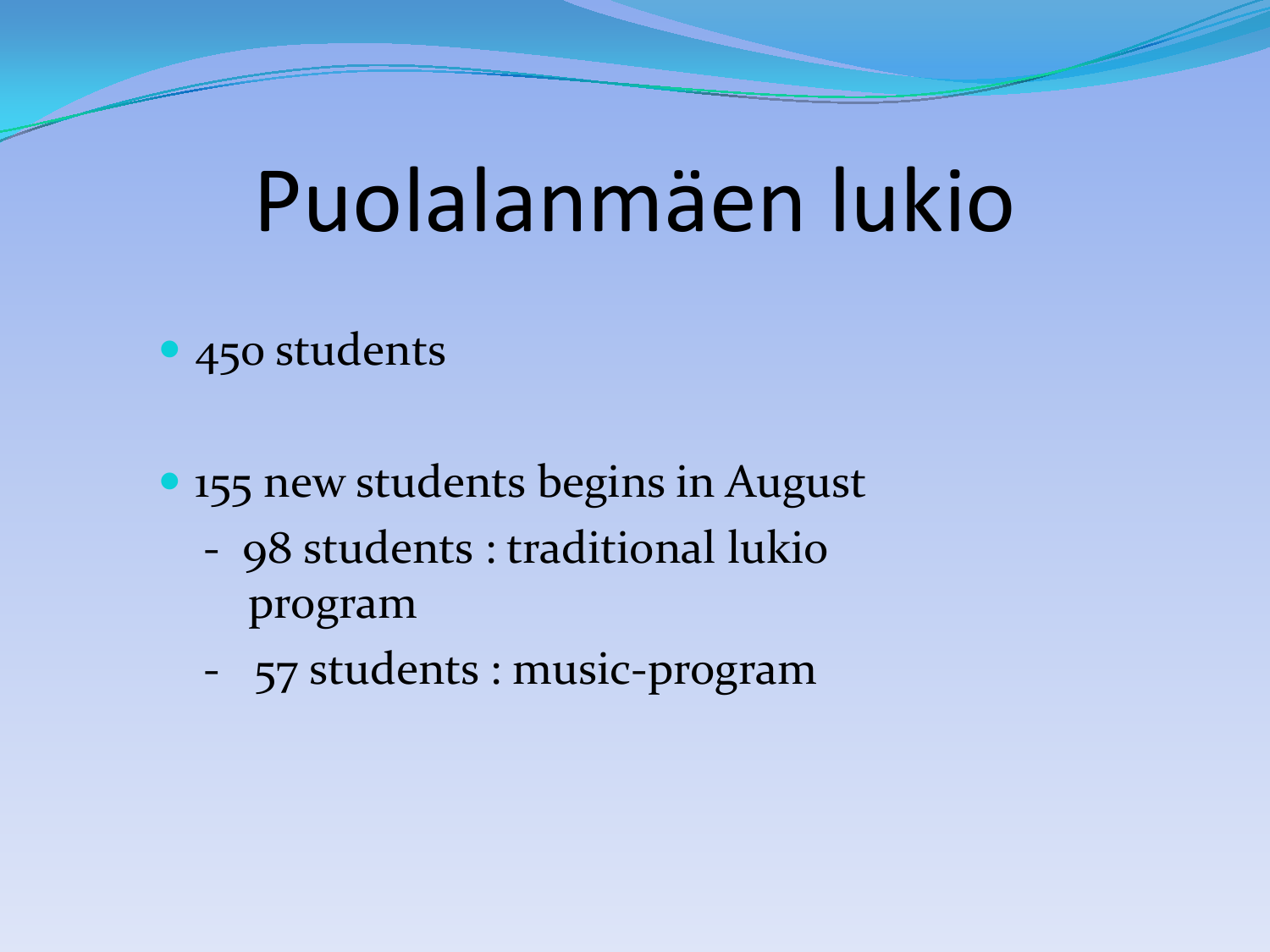Leadership versus management "If you manage things you lead people".

Grace Hopper, American computer progarammer and inventor